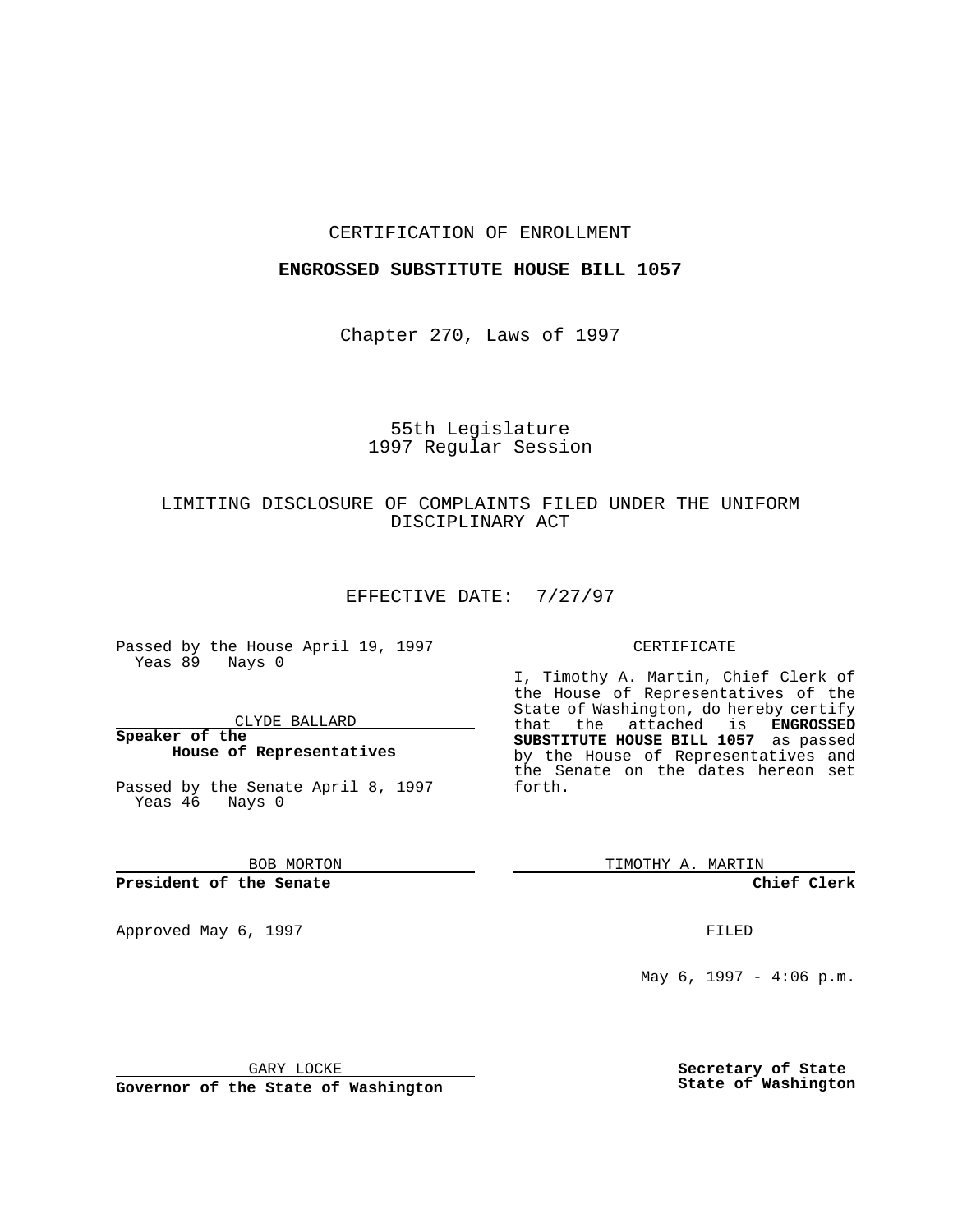## **ENGROSSED SUBSTITUTE HOUSE BILL 1057** \_\_\_\_\_\_\_\_\_\_\_\_\_\_\_\_\_\_\_\_\_\_\_\_\_\_\_\_\_\_\_\_\_\_\_\_\_\_\_\_\_\_\_\_\_\_\_

\_\_\_\_\_\_\_\_\_\_\_\_\_\_\_\_\_\_\_\_\_\_\_\_\_\_\_\_\_\_\_\_\_\_\_\_\_\_\_\_\_\_\_\_\_\_\_

Passed Legislature - 1997 Regular Session

AS AMENDED BY THE SENATE

**State of Washington 55th Legislature 1997 Regular Session**

**By** House Committee on Health Care (originally sponsored by Representatives Backlund and Cody; by request of Department of Health)

Read first time 02/04/97.

1 AN ACT Relating to public disclosure of complaints filed under the 2 uniform disciplinary act; amending RCW 18.130.095; adding a new section 3 to chapter 42.17 RCW; and adding a new section to chapter 18.130 RCW.

4 BE IT ENACTED BY THE LEGISLATURE OF THE STATE OF WASHINGTON:

5 **Sec. 1.** RCW 18.130.095 and 1995 c 336 s 6 are each amended to read 6 as follows:

 (1)(a) The secretary, in consultation with the disciplining authorities, shall develop uniform procedural rules to respond to public inquiries concerning complaints and their disposition, active investigations, statement of charges, findings of fact, and final orders involving a licensee, applicant, or unlicensed person. The uniform procedural rules adopted under this subsection apply to all adjudicative proceedings conducted under this chapter and shall include 14 provisions for ((the)) establishing time periods for initial assessment, investigation, charging, discovery, settlement, and adjudication of complaints, and shall include enforcement provisions for violations of the specific time periods by the department, the 18 disciplining authority, and the respondent. A licensee must be 19 notified upon receipt of a complaint, except when the notification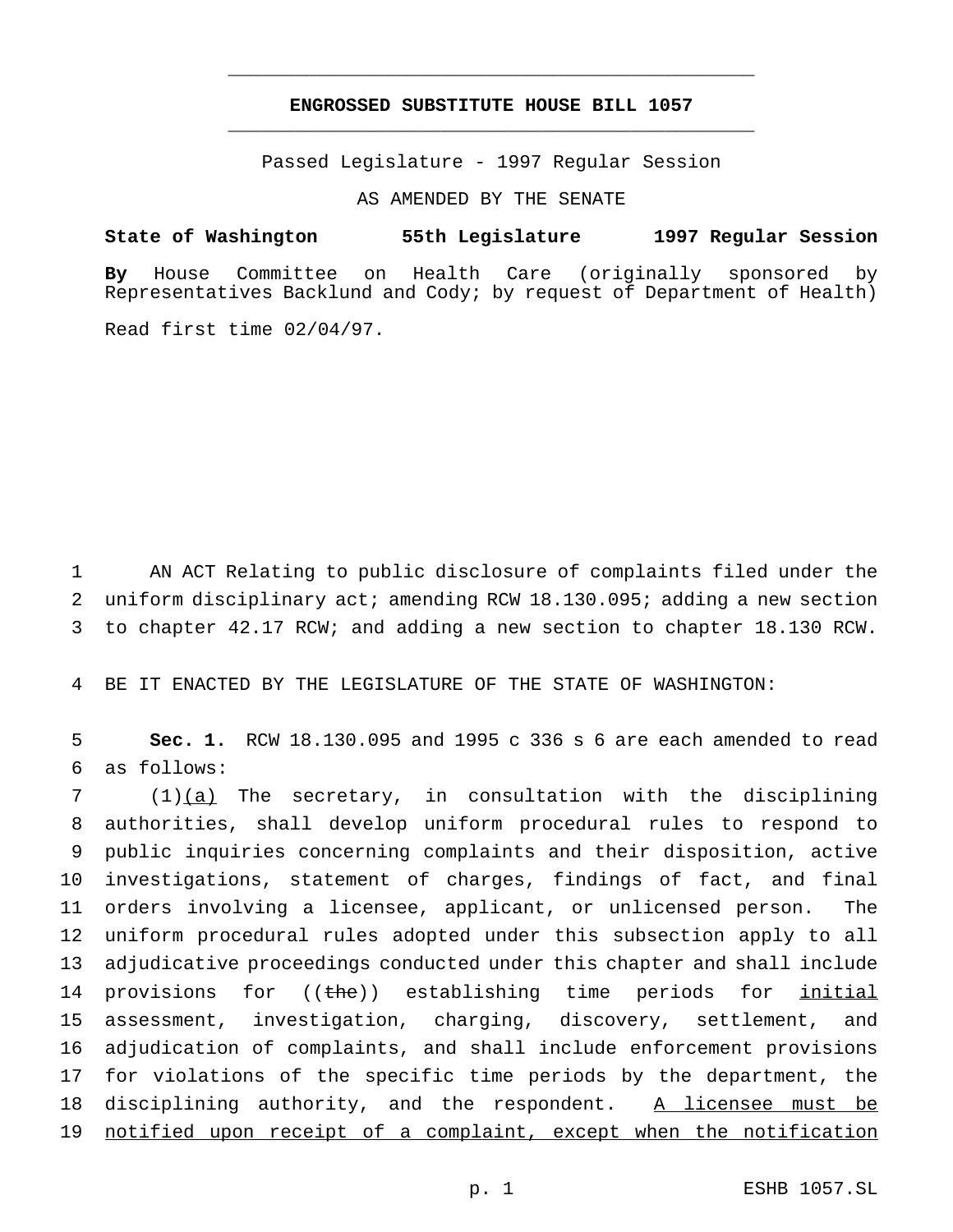would impede an effective investigation. At the earliest point of time the licensee must be allowed to submit a written statement about that 3 complaint, which statement must be included in the file. Complaints 4 filed after the effective date of this act are exempt from public disclosure under chapter 42.17 RCW until the complaint has been initially assessed and determined to warrant an investigation by the disciplining authority. Complaints determined not to warrant an investigation by the disciplining authority are no longer considered 9 complaints, but must remain in the records and tracking system of the 10 department. Information about complaints that did not warrant an 11 investigation, including the existence of the complaint, may be released only upon receipt of a written public disclosure request or pursuant to an interagency agreement as provided in (b) of this 14 subsection. Complaints determined to warrant no cause for action after investigation are subject to public disclosure, must include an 16 explanation of the determination to close the complaint, and must 17 remain in the records and tracking system of the department.

 (b) The secretary, on behalf of the disciplining authorities, shall 19 enter into interagency agreements for the exchange of records, which may include complaints filed but not yet assessed, with other state agencies if access to the records will assist those agencies in meeting 22 their federal or state statutory responsibilities. Records obtained by 23 state agencies under the interagency agreements are subject to the limitations on disclosure contained in (a) of this subsection.

 (2) The uniform procedures for conducting investigations shall provide that prior to taking a written statement:

 (a) For violation of this chapter, the investigator shall inform such person, in writing of: (i) The nature of the complaint; (ii) that the person may consult with legal counsel at his or her expense prior to making a statement; and (iii) that any statement that the person makes may be used in an adjudicative proceeding conducted under this chapter; and

 (b) From a witness or potential witness in an investigation under this chapter, the investigator shall inform the person, in writing, that the statement may be released to the licensee, applicant, or unlicensed person under investigation if a statement of charges is issued.

 (3) Only upon the authorization of a disciplining authority identified in RCW 18.130.040(2)(b), the secretary, or his or her